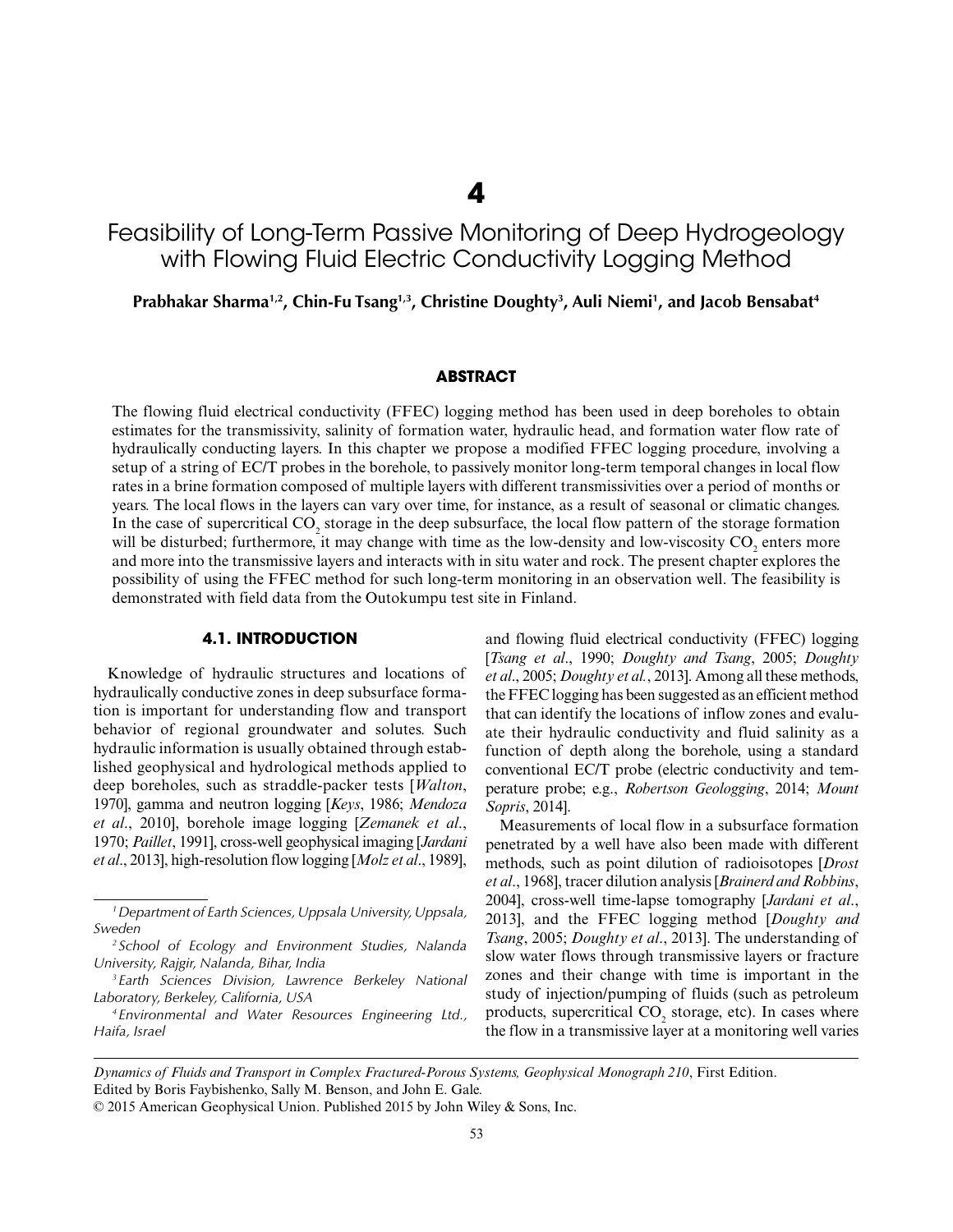with time over a long time period, the changes in "regional" flow rate cannot be easily measured in a monitoring mode by methods such as that proposed by *Drost et al*. [1968], which requires an active testing procedure each time the measurement is made.

Not many simple methods are available for passive long‐ term monitoring of hydrologic processes of the subsurface. Pressure sensors are often used to monitor well pressures, but the pressure values are averaged over the whole depth of the well. For many applications, there is a need for information on flows and pressures as a function of depth in the monitoring well. Fiber optics–based high–spatial resolution temperature measurements have been found very useful in monitoring detailed depth‐dependent temperature changes [*Freifeld et al*., 2008]. The optical fiber can be emplaced all along the well casing and used for longterm monitoring. Although changes in temperature can indicate certain flow processes, they are less useful in yielding flow details because of the high thermal diffusivity.

In this chapter, we propose that the FFEC method may be able to provide, in a continuous and passive way, the monitoring of water flow through the individual fractures/ layers in a deep formation over a long time period. We investigate, through modeling, the possibility of monitoring flow rates in the individual layers of the storage formation at a monitoring well. In the next section, motivation in the context of  $\mathrm{CO}_2$  geological storage is presented. Then the FFEC logging method is described, followed by an investigation of its use for long‐term flow monitoring. A partial demonstration of this approach is then presented through a preliminary analysis of a set of three‐year FFEC field data from the Outokumpu test site in Finland.

## **4.2. Motivation and Problem Definition**

In one of the main concepts of geosequestration of  $CO<sub>2</sub>$ , supercritical  $CO<sub>2</sub>$  (ScCO<sub>2</sub>) is injected deep underground into a hydraulically conductive brine formation at a depth of around 1000 m. At such depth, the  $\mathrm{ScCO}_2$  has a compressibility an order of magnitude larger than that of in-situ brine, a low density  $(0.47 \text{ g/cm}^3)$ , and a viscosity that is about 10% that of water [*Colina et al*., 2003; *Beckman*, 2004]. The brine formation, into which ScCO<sub>2</sub> is injected and stored, is typically heterogeneous and often displays a layered structure.

An example is the geologic carbon storage project at Heletz test site in Israel, where it happens that the natural groundwater flow in the storage formation of interest is very small. The storage formation is composed of three conductive layers with different values of hydraulic conductivities. As  $SCO<sub>2</sub>$  is injected into the aquifer, it pushes the ambient water away from the injection well. An appropriately positioned monitoring well can be used to measure these induced "natural" or "regional" flow velocities in

the three layers and serve as a means to monitor the development of flow into the transmissive layers due to  $\text{ScCO}_2$  injection.

With three transmissive layers of different hydraulic conductivities, the flow rates in the three layers will be different. The partitioning of the injected  $SCO_2$  among the three layers would be useful information in modeling the behavior of the  $CO_2$  storage system. Recent studies [*Rasmusson et al*., 2014] have shown that, because of buoyancy effects operating in the injection well coupled with the transmissive layers of the storage formation, flows into the layers do not follow the simple ratios of hydraulic transmissivities of these layers but are also a function of the relative depths and actual transmissivity values of these layers.

Furthermore, if  $SCO<sub>2</sub>$  enters one layer more than the other two, the effective hydraulic conductivity of this layer may become larger because  $\mathrm{S}\mathrm{c}\mathrm{CO}_2$  has a larger compressibility, a lower density than water, and a much lower viscosity. This means that the flow of  $\mathrm{S}\mathrm{C}\mathrm{O}_2$  and formation water in this layer may change with time, with corresponding changes in  $SCO<sub>2</sub>$  flow into the other two layers, assuming a constant total injection rate. Such temporal changes in flow rates in the three layers may be very useful information for understanding and modeling of  $SCO<sub>2</sub>$  injection and storage. Other processes, such as  $\mathrm{S}\mathrm{c}\mathrm{CO}_2$  dissolution into brine, mineral trapping of  $SCO<sub>2</sub>$ , and leakage from the storage formation, may also cause flow changes in the storage brine formation over the time period of injection storage, which can be 30–50 years. Thus, long‐term monitoring of flow rate changes in the conductive layers of the storage formation would yield very useful information to characterize the development and movement of the  $ScCO<sub>2</sub>$ being stored and also to detect potential leakage.

Seasonal or longer‐term changes in groundwater recharge and discharge may also change flow rates in subsurface hydraulic conductive formations. Additionally, varying formation water flow rate is also expected during long‐term pumping/injection of groundwater, which is a very common scenario for the purpose of drinking and irrigation water as well as the treatment of contaminated water. If the pumping and injection rates are not held constant, the flow rates in those transmissive layers can be varying in the surrounding area.

## **4.2.1. Approach of FFEC Method**

This section gives a brief summary of data collection and analysis methods using the FFEC logging, followed by a proposed modification to adapt it for long‐term monitoring. Further details of the data collection method may be found in *Tsang et al*. [1990] and *Doughty et al*. [2005], and details of the analysis method may be found in *Doughty and Tsang* [2005].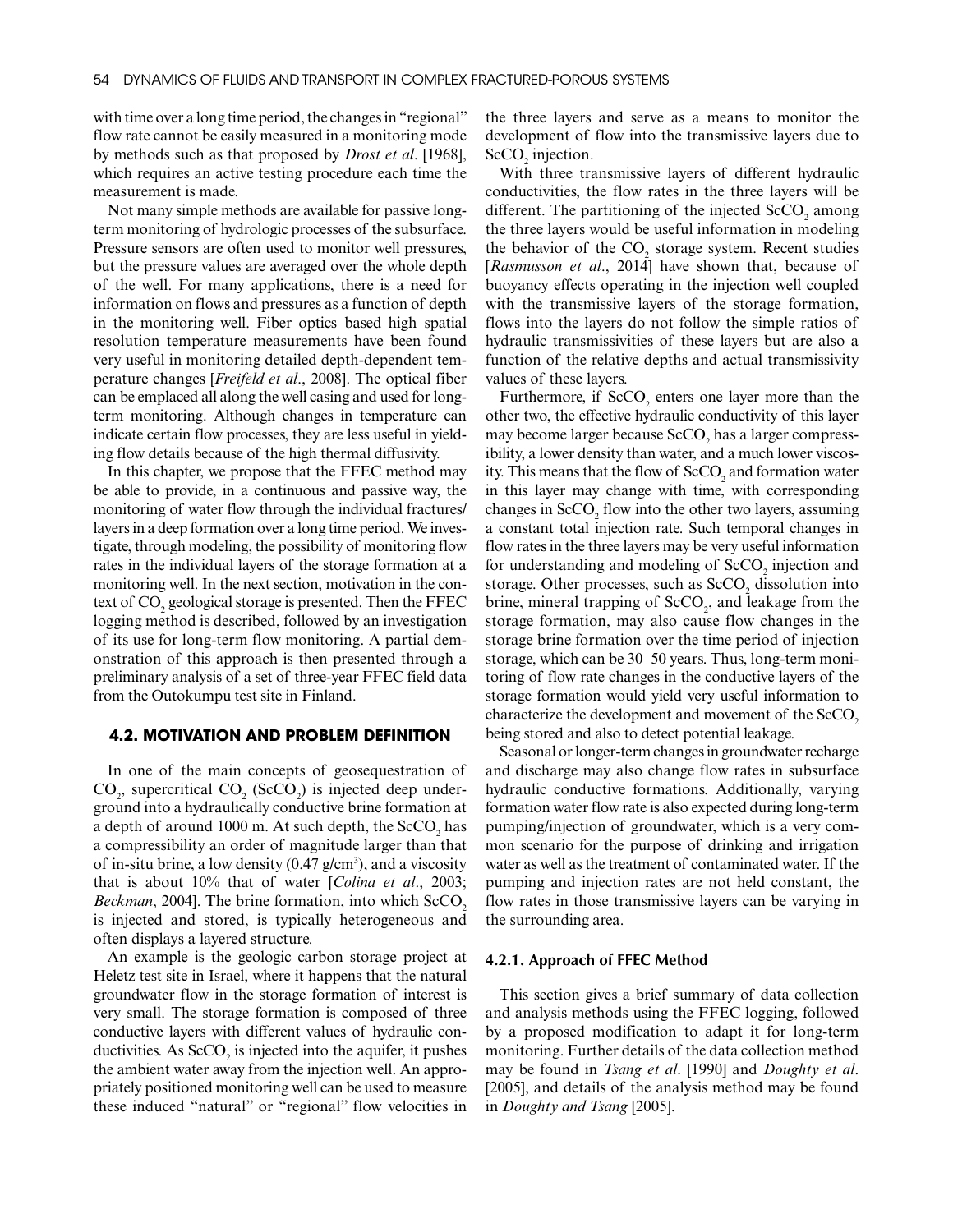In the FFEC logging method, the water in a wellbore is first replaced by water of a constant salinity significantly different from that of the formation water. This may be accomplished, for example, by injecting deionized water or drinking water through a tube to the bottom of the wellbore at a constant rate, while simultaneously pumping from the top of the well at the same rate (wellbore water replacement phase). In the normal FFEC logging method, the well is then pumped at a low constant rate and the FFEC profiles are measured for a series of times by moving an electrical conductivity probe down and up the wellbore. The profiles will exhibit peaks at depth levels where formation water enters the borehole. At successive times, the peaks will increase in size corresponding to the increase in inflow rate times the salinity concentration. The peaks will also tilt up or down the borehole depending on the flow velocity being up or down the borehole, respectively. Thus, these profiles can be analyzed to obtain the inflow into the well and its salinity at different depths [*Doughty and Tsang*, 2005].

For our present purpose of monitoring the temporal changes in formation water flow rates at a monitoring well, a modified FFEC logging procedure is proposed. Instead of the moving electric conductivity probe, a series of electrical conductivity and temperature probes at one‐ or two‐meter intervals are attached onto an injection tubing and installed in the monitoring well. The series of probes should cover a depth range containing the transmissive layers of interest. They can then be used for continuous monitoring of fluid electrical conductivity (FEC) values with time due to formation water flow passing through the well, as a function of depth. Data from these probes are collected via a data scanner and sent to a surface data logger through a cable. This is illustrated by Figure 4.1. Suppose we would like to monitor the flow



Figure 4.1 An example of FFEC logging arrangement for replacement of wellbore water (with pumping point at the top of the well and injection point at the bottom) and for monitoring temporal formation water flow rates during CO $_2$  injection at a monitoring well located 50 m away from the injection well.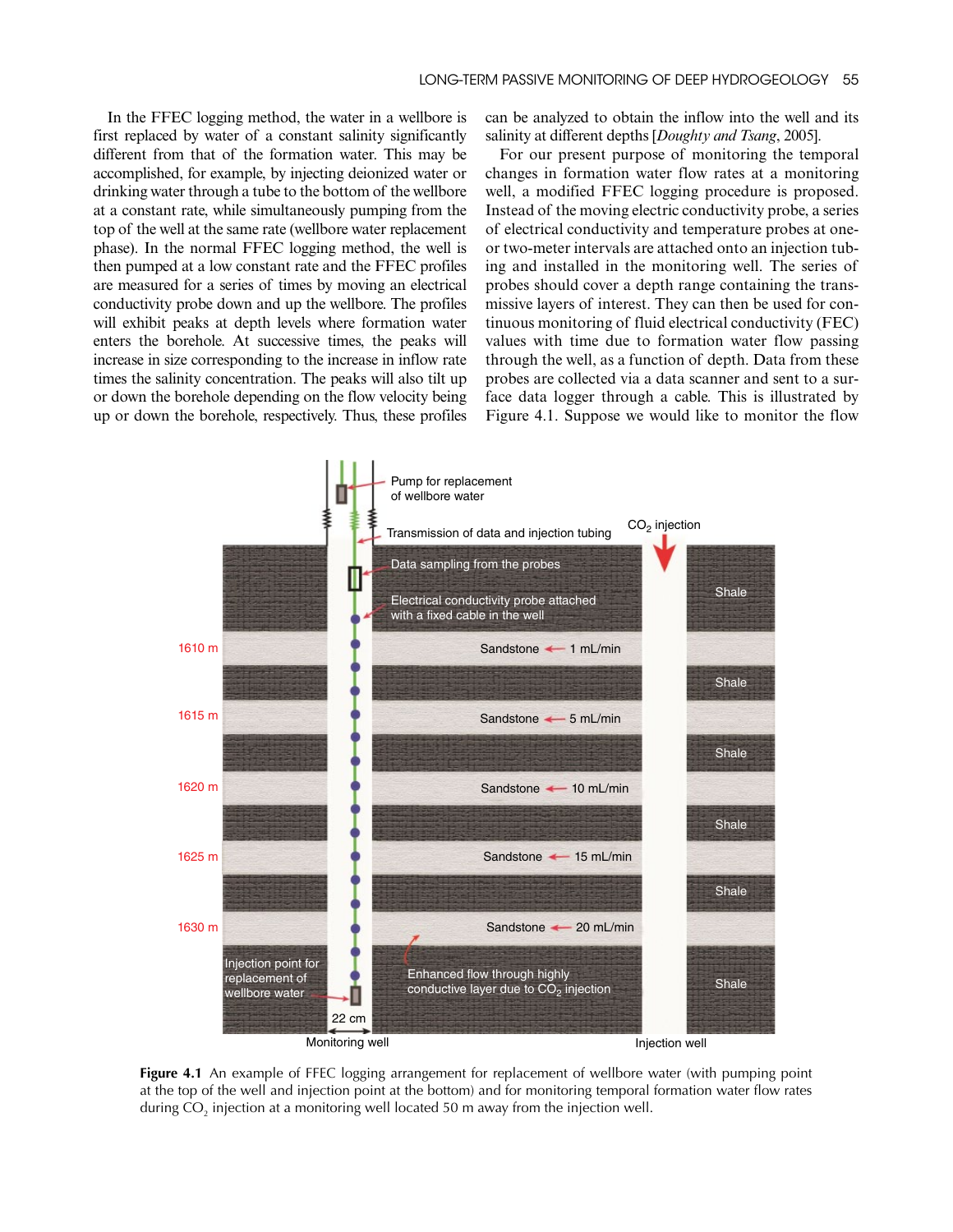rates in the transmissive layers after one month, six months, one year, or three years, which we may call the monitoring time,  $t_m$ , followed by a monitoring period typically of a few days. At the starting time  $t_m$ , water with salinity significantly different from that of the formation water is injected to the bottom of the wellbore, while the well is pumped at the same rate at the top (wellbore water replacement). This is stopped when the probes in the depth interval of interest record a constant FEC value similar to that of the injected water. Then the data from the probes at successive times,  $t_m + \Delta t$ ,  $t_m + 2\Delta t$ ,  $t_m + 3\Delta t$ , …… (where ∆t can be 1, 2, 10, 20 hours) can be downloaded, extracted, and analyzed as described below. Note that the proposed method allows the monitoring of temporal change in FEC of the wellbore water as a function of depth continuously over a long period of time in a passive mode, without the need for any further instrument emplacement or adjustment after the initial setup.

To explore the feasibility of FFEC logging for monitoring natural flows in different transmissive layers and their changes, calculations of FFEC profiles as a function of depth are first made (forward calculation) by assuming that, in each layer intercepted by the well, there is inflow into the well from one side, with simultaneous outflow of an equal rate at the opposite side, thus representing the process of "regional" flow crossing the well (similar to *Doughty et al*., 2013). The formation water entering through the wellbore will mix with borehole water before exiting the wellbore, at a mixing strength controlled by a dispersion parameter  $D_w$  of water salinity along the wellbore. By keeping the salinity differences relatively small but still significant, the density‐driven mixing of wellbore water can be assumed to be negligible. The FFEC logs will then display peaks at the depth locations where the formation water enters and exits the wellbore at different rates as shown in Figure 4.2. In this figure, we consider five depth locations with formation water flow crossing the well, and the resulting five peaks of salinity in mg/L are found to grow with time. The salinity value is related to the measured electric conductivity in μS/cm by an equation also dependent on the local water temperature [*Tsang et al*., 1990]:

$$
FEC = 1870C - 40C^2 \tag{4.1}
$$

where  $C$  is salinity of formation fluid (in  $g/L$ ) and FEC is fluid electric conductivity (in μS/cm) corrected for temperature dependence to be that at 20°C by using the following equation [Tsang et al., 1990]:

$$
FEC(20^{\circ}\text{C}) = \frac{FEC(T^{\circ}\text{C})}{1 + S(T^{\circ}\text{C} - 20^{\circ}\text{C})}
$$
(4.2)

where  $S = 0.024$ ° C<sup>-1</sup>.



**Figure 4.2** The FFEC profiles in the well as a function of depth at different times from 5 h to 90 h after replacement of wellbore water at beginning of the monitoring time  $t_m$ . Flow rates in individual layers from top to bottom are  $V_1$ : 1 mL/min,  $V_2$ : 5 mL/min,  $V_3$ : 10 mL/min,  $V_4$ : 15 mL/min, and  $V_5$ : 20 mL/min.

The peaks shown in Figure 4.2 will grow with time symmetrically in the wellbore direction across the inflow/ outflow point in the absence of pumping, with the peak height depending on  $D_{w}$ . At long times, the peak heights reach a constant value when they reach the salinity of the corresponding formation layers.

Now for the inverse problem, we can fit these FFEC logs to the one-dimensional advection-dispersion numerical model, so that the position of inflow points, the water flow rates, and the salinity of the formation water can be obtained. We accomplish this by using the BORE‐II code developed by *Doughty and Tsang* [2005]. The BORE‐II code estimates the inflow/outflow locations and flow rates by examining the early time FFEC profiles and by assigning the inflow salinity and flow rates in a trial and error procedure until an acceptable match is achieved.

## **4.3. Results and Discussion**

#### **4.3.1. Water Flow Rates Constant with Time**

Figure 4.2 shows that the FFEC profiles (salinity of wellbore water as a function of depth for several times after the start of monitoring time  $t_m$ ) cover five hydraulically conductive layers (from top to bottom:  $L_1$ ,  $L_2$ ,  $L_3$ ,  $L_4$ , and  $L_5$ ) having a range of formation water flow rates (1, 5, 10, 15, and 20 mL/min) in these layers. The parameters are chosen similar to those of the Heletz test site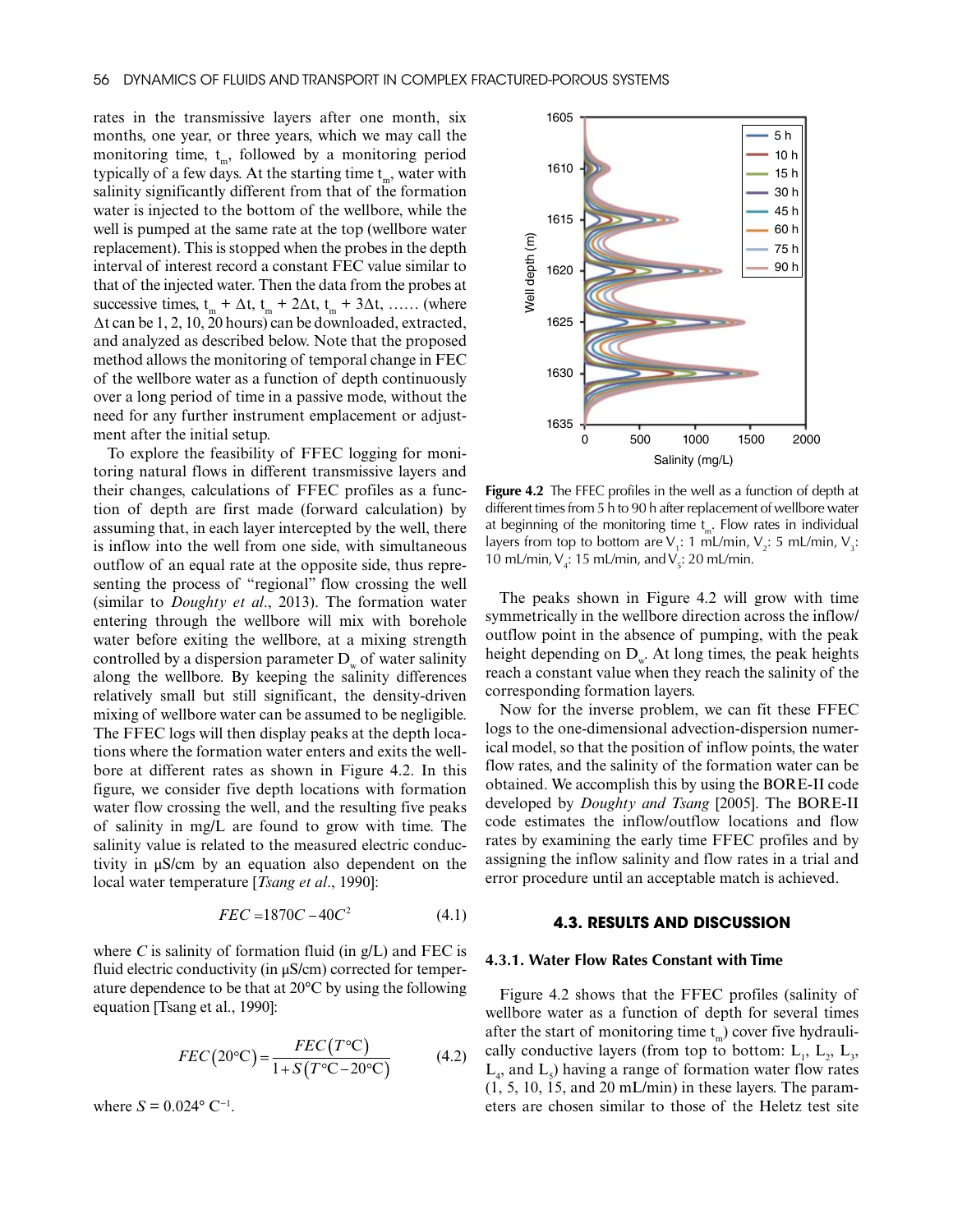where  $\text{ScCO}_2$  injection of 3.5 tons/hour is being planned. We have conducted the study of FFEC method in a monitoring well 50 m away from the injection well by considering the probes to be at 1‐m intervals for simplicity and by considering the five layers each having a single depth point for formation water flowing into and out of the well. Each inflow point was separated by 5 m from its neighbors in this simulation (Figure 4.2). The uppermost layer at 1610 m depth was the lowest conductive fracture with only 1 mL/min of induced flow rate at the monitoring well, while the lowermost layer at 1630 m depth was the highest conductive fracture with 20 mL/min flow rate. All inflows have the same salinity of 2 mg/L. A series of conductivity profiles are plotted at 5 h, 10 h, 15 h, 30 h, 45 h, 60 h, 75 h, and 90 h after  $t_m$ , as shown in Figure 4.2. It is noticed that the peaks in the profiles increase at a decreasing rate after 45 h due to the increased mixing of well water with influx from natural water flow. These results show a clear difference in the peaks of the FFEC profiles, demonstrating that the FFEC logging may actually be used to distinguish the different "regional" flow rates in different transmissive layers.

Next we calculate the total masses of salt under each peak corresponding to the individual layers as a function of time. After some exploratory study, we found that the total salt mass displays a consistent linear trend in a log‐log scale of total mass of salt (*M*) with time (*t*) over the first part of time period for each conductive layer (see Figure 4.3a). This linear trend is given as

$$
\log M = a + b \log t \tag{4.3}
$$

where *a* and *b* are constant coefficients. The total salt that enters through formation water to the monitoring well (from the end of recirculation period with deionized water) increases as a power law with time, however, different coefficients *a* and *b* varies for the different flow rates (Figure 4.3a). The linearity with log of time is thus a signature that the formation water is passing across the well at a constant rate. This linearity is however expected to be invalid as the salinity in the wellbore at the inflow/ outflow zone becomes saturated to be the salinity value of the formation water at the corresponding depth. Then the increase of mass in the borehole will be less and less until it becomes equal to the dispersion of salinity up and down the borehole.

#### **4.3.2. Varying Water Flow Rates**

To evaluate the effect of changes in formation water flow on the FFEC logging profile during the monitoring time period, a study is made by an increase or decrease of the flow rates through three different conductive zones,  $V_1$ ,  $V_3$ , and  $V_5$ , at a prescribed time of 45 h (after  $t_m$ ) of constant local water flow. As expected, it is found that a decrease in local flow (from 1 to 0.5 mL/min) at t  $= 45$  h decreases the salt mass inflow rate suddenly (sharp drop at changing point) and then stabilizes to be parallel to the original flow of 1 mL/min, and similarly a sharp rise in salt mass was observed with enhanced local water flow from 1 to 5 mL/min. However, for a case of high initial local water flow rate of 20 mL/min, an increase to 30 mL/min at 45 h causes relatively small deviation from the linear trend. It is due to the fact that the wellbore water was nearly saturated with formation water at 45 h under such a high regional flow rate, so that the enhanced water flow did not cause much increase in salt concentration in the monitoring well, especially in a log‐log plot.



**Figure 4.3** (a) Total salt mass present in the well as a function of time during the monitoring period (in log-log scale) for different flow rate in the individual layers: L1: 1 mL/min, L2: 5 mL/min, L3: 10 mL/min, L4: 15 mL/min, and L5: 20 mL/min. The solid points show the calculated values and the lines show the linear fitting. (b) Intercept and slope of linear fits of log‐log plots of total salt mass with time.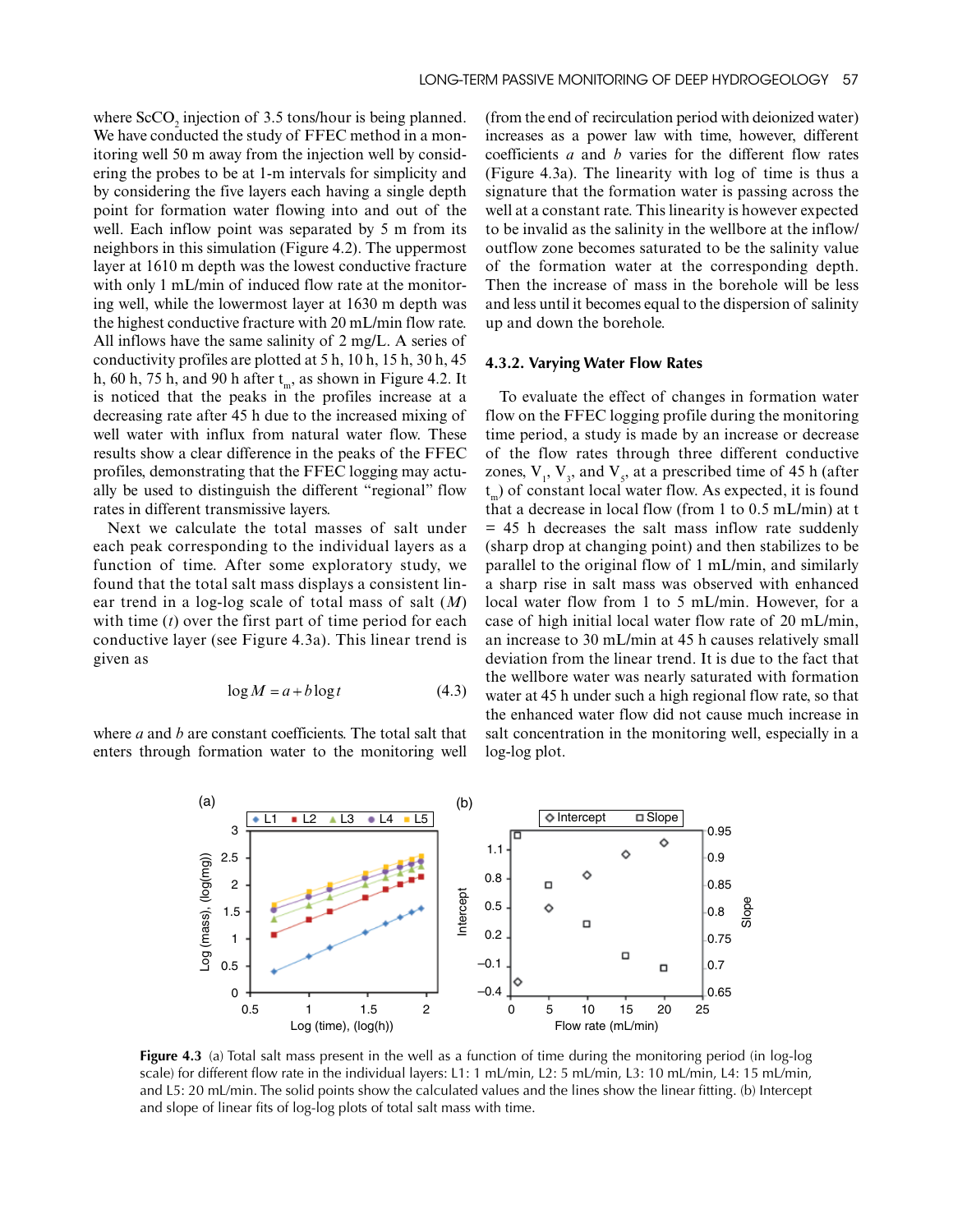## **4.3.3. Feasibility of Determining the Local Flow Rates at Different Times from the FFEC Log Profiles**

In order to understand the rate of increase in salt mass with time for different flow rates of formation water surrounding the monitoring well, two plots were made: first a plot of the intercept of the mass‐time log‐log plot versus the flow rate, and second a plot of the slope of the masstime log-log plot versus the flow rate (Figure 4.3b). Figure 4.3b indicates that the intercept *a* in Equation 4.3 increases with an increase in flow rate (i.e., the intercept is higher for high transmissive layers). It shows that the slope *b* in Equation 4.3 decreases with an increase in flow rate. This can be understood since the entering rate of formation water into the well through a highly transmissive zone is much faster in the beginning (i.e., just after the replacement of wellbore water with deionized water), but that rate decreases with time. However, the responses of formation water flow into the well through less transmissive zones are slower in the beginning, which might have improved after the stabilization of the entrance of formation water through higher transmissive layers (Figure 4.2). Now, we can use the FFEC log profile at 45 h and subtract that from the later FFEC profiles at the new flow rate (we call this the normalized case). The new profiles thus obtained can be analyzed as before in terms of a plot of log *M* versus log *t*, where *t* is now measured from the changed time of 45 h. This observation suggests an alternative analysis procedure for cases of flow rate changes within the monitoring period.

### **4.3.4. Sensitivity Analysis**

The analysis method has been tested for the impact of wellbore diameter of the monitoring well. It was found that the saturation time for wellbore water is increased for larger wellbore diameter. Thus, for the FFEC method, a larger well diameter will allow the measurement of higher flow rates and its temporal change. Other engineering considerations along this line will be explored in an ongoing study to evaluate and improve the possible range of local flow rates that can be conveniently monitored by the FFEC logging method for the Heletz test site.

We also tested the effect of dispersion coefficient  $(D<sub>w</sub>)$ within the borehole, which controls the mixing of inflow water from the formation with the wellbore water. Figure 4.4 shows the effect of  $D_w$  on the total salt mass as a function of time in the monitoring well. The simulations are performed in a single conductive layer by assuming a constant flow rate and three different  $D_{\mu}$  values, namely, D5:  $4 \times 10^{-5}$  m<sup>2</sup>/s, D6:  $4 \times 10^{-6}$  m<sup>2</sup>/s, and D7:  $4 \times 10^{-7}$  m<sup>2</sup>/s. The results (Figure 4.4) indicate that for early time the effect of  $D_{\mu}$  is not so important, and therefore the comparison of intercept and slope in Figure 4.3b is not sensitive to the



**Figure 4.4** Comparison of total salt mass in the well versus time in a single layer on a log‐log plot for different values of dispersion coefficient: D5:  $4 \times 10^{-5}$  m<sup>2</sup>/s, D6:  $4 \times 10^{-6}$  m<sup>2</sup>/s, and D7:  $4 \times 10^{-7}$  m<sup>2</sup>/s.

dispersion of salt along the length of the monitoring well over a range of three orders of magnitude in the dispersion parameter.

The sensitivity of the method in determining flow rates and their changes can be demonstrated by the analysis of data from a field case as presented in the next section.

# **4.3.5. Partial Demonstration of the Feasibility of the Approach Based on Field Data**

It may be noted that up to now, FFEC logging has been used to provide profiles of fluid electric conductivity in the borehole at successive time intervals over a period of only one or two days for obtaining the hydraulic information of deep and shallow boreholes at field and commercial scale [*Doughty et al*., 2008; *Doughty et al*., 2013]. Thus, the FFEC method has not yet been tested for long‐term monitoring of the natural flow of surrounding formation water through a wellbore. However, some long-term FFEC logging data are available from a deep borehole at Outokumpu, Finland, which was drilled primarily for geothermal studies by the Geological Survey of Finland and their partners. The borehole is 2516 m in depth and penetrates into Palaeoproterozoic metasedimentary, igneous, and ophiolite rocks, and studies were conducted to systematically understand the temperature variation over depth (in the range of 6°C to 38°C corresponding to the land surface to a depth of 2.5 km) and the heat flux due to long‐term paleoclimatic disturbances, groundwater flow, and structural effects [*Kukkonen et al*., 2011]. During this investigation, four electrical conductivity logs at different times over more than three years were also obtained [*Ahonen et al*., 2011; *Kukkonen et al*., 2011]. This data set, though not obtained according to our proposed long‐term logging method, provides us an opportunity to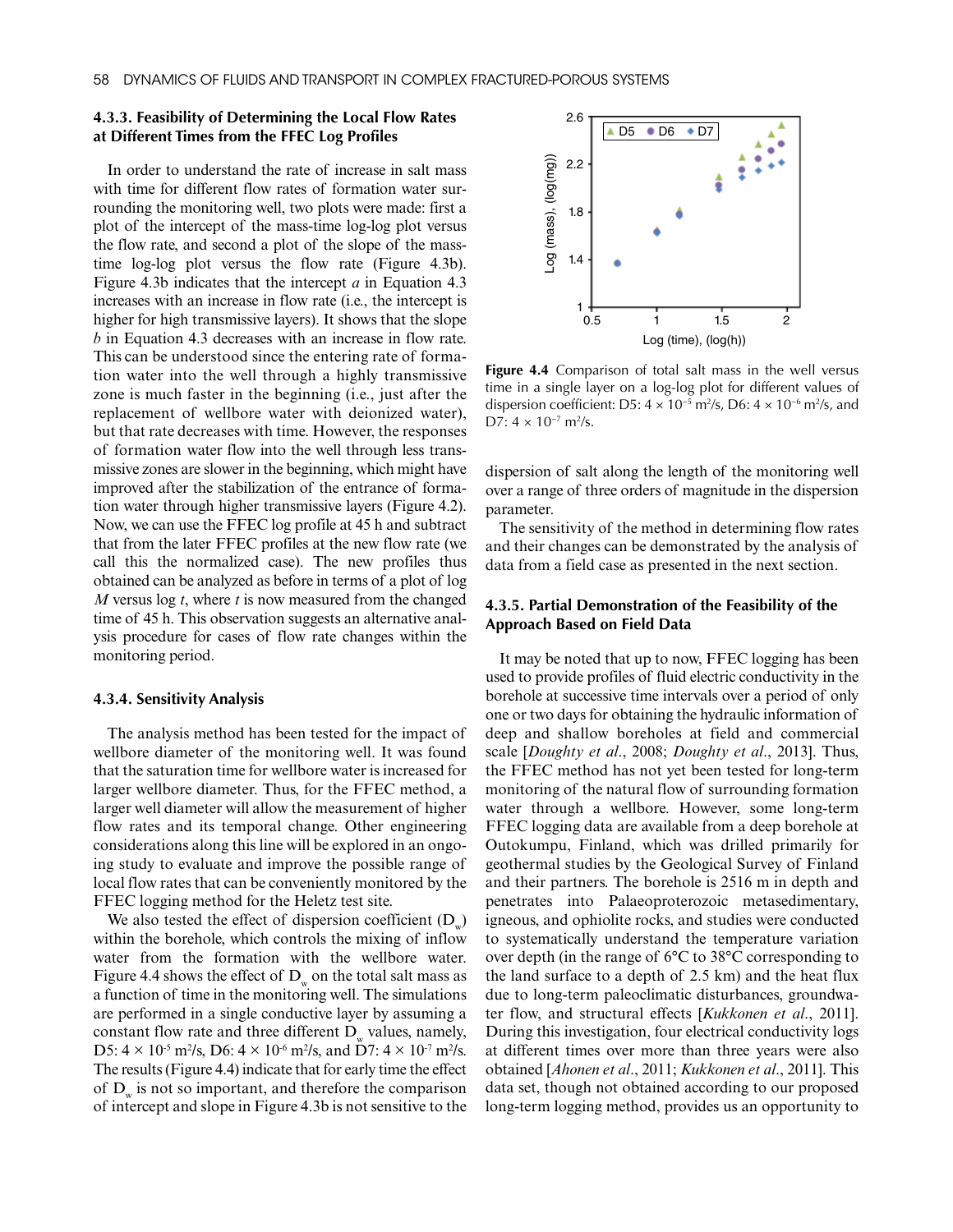

**Figure 4.5** (a) Long-term (from February 2005 to September 2008) fluid electrical conductivity profiles (P1, P2, P3, and P4) in a deep borehole at the Outokumpu site during geothermal studies; differences between two adjacent profiles are shown in (b) P2‐P1, (c) P3‐P2, and (d) P4‐P3.

demonstrate the feasibility of our approach for using FFEC logging to monitor change in formation water flow rate over a period of three years.

Figure 4.5a shows four FEC profiles (P1, P2, P3, and P4) from 8 m to 2516 m in a well at Outokumpu test site at 7 days, 433 days, 597 days, and 948 days, respectively, after drilling. A careful study of Figure 4.5a unveils that, in this case, inflows and outflows occur at different depths along the well. Further, it is found that the salinity of borehole water was already stabilized from well‐top to 1000 m sometime between 7 and 433 days, but it was still increasing with time in the deeper part of the well. In this particular case, multiple fixed probes were not used (as we proposed in our method), but the FEC profiles were obtained using a moving probe to scan the well. First, these data demonstrate that consistent FEC profiles can be measured in the field over a long time period. Then we proceed to analyze the data. As only four profiles were obtained over the three and half year period, their analysis using FFEC method was challenging. A preliminary analysis of these FEC profiles is summarized below.

In order to understand the inflow and outflow locations, change in water flow rates, and change in salinity of formation water along the well depth, we obtained the difference between two adjacent profiles (P2‐P1, P3‐P2, and P4‐P3),

as shown in Figure 4.5 parts b, c, and d. A study of the FEC profiles and the "differences" profiles indicates the occurrence of inflow points representing high conductive layers or fractures at the locations of the peaks. It is also possible to see that though the inflow zones may exist continuously at a shallower part of the well (<1000 m), the profile stabilized as wellbore water salinity was approaching to the formation water salinity after about one year (433 days). In addition, we could observe a linear increase in salinity with depth of the well (see profile P4‐P3 for depth below 1000 m), which may imply a constant rate of (relatively smaller) background salinity diffusion from the formation water to the borehole over an extended interval of the well.

After accounting for the background salinity diffusion along the well, and assuming a depth‐dependent salinity of formation water that is constant with time (ranging from 12 mS/cm near the land surface to 300 mS/cm at the depth of the bottom of the well), we were able to simulate all the FEC peaks and their respective development by fitting using the BORE II code (Figure 4.6). The results on inflow locations of the peaks, their flow rates, and salinity of formation water are presented in Table 4.1. The calculated results for the peak flow rates were constant with time for the peaks of the profiles P2‐P1, P3‐P1, and P4‐P1, except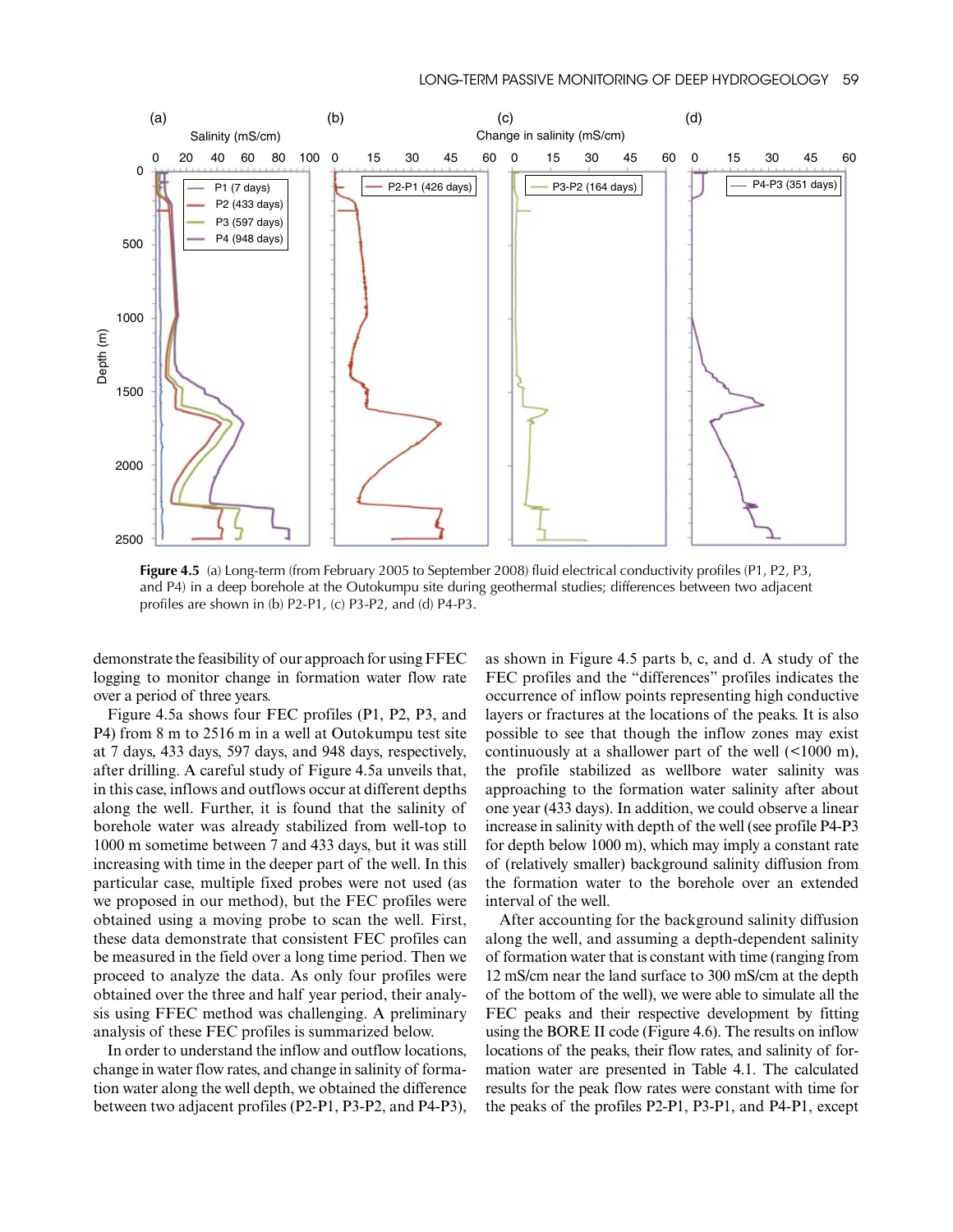

**Figure 4.6** Application of FFEC analysis method to the profiles from the Outokumpu site after considering the first profile (P1) as a baseline. The figures show the data and model fit for (a) P2‐P1, (b) P3‐P1, and (c) P4‐P1.

Table 4.1 Results of a preliminary analysis of long-term FFEC data in a deep borehole of Outokumpu site. Flow rates in bold face indicate cases where flow rates changed over the different time intervals.

|            |          | Flow Rate (mL/min)   |                      |                      |  |
|------------|----------|----------------------|----------------------|----------------------|--|
| Well Depth | Salinity | P2-P1                | P3-P1                | P4-P1                |  |
| (m)        | (mS/cm)  | $(426 \text{ days})$ | $(590 \text{ days})$ | $(941 \text{ days})$ |  |
| 200        | 12       | OF                   | OF                   | OF                   |  |
| 250        | 12       | 35                   | 35                   | 35                   |  |
| 450        | 15       | 45                   | 45                   | 45                   |  |
| 650        | 15       | 40                   | 40                   | 40                   |  |
| 850        | 18       | 30                   | 30                   | 30                   |  |
| 990        | 25       | 14                   | 14                   | 14                   |  |
| 1300       | 50       | OF                   | OF                   | OF                   |  |
| 1490       | 90       | 2                    | 3                    | 3                    |  |
| 1650       | 120      | 3                    | 3                    | 3                    |  |
| 1718       | 140      | 7                    | 7                    | 6                    |  |
| 1718       | 140      | OF                   | OF                   | OF                   |  |
| 1840       | 160      | 3                    | $\mathbf 2$          | $\bf{2}$             |  |
| 2300       | 250      | OF                   | OF                   | OF                   |  |
| 2315       | 260      | 4                    | 5                    | 6                    |  |
| 2450       | 280      | 2                    | 2                    | 2                    |  |
| 2500       | 290      | 2                    | 2                    | 2                    |  |
| 2550       | 300      | OF                   | OF                   | OF                   |  |

OF = outflow from the wellbore.

for the four inflow points at 1490 m, 1718 m, 1840 m, and 2315 m (Table 4.1). At these four depths, the changes in flow rate for the time interval between the two adjacent FEC profiles are shown in Table 4.2, which shows the

**Table 4.2** Changes in flow rates at different well depths from data over different time intervals.

| Well Depth<br>(m) | Salinity<br>(mS/cm) | Flow Rate (mL/min)              |                                                        |                               |
|-------------------|---------------------|---------------------------------|--------------------------------------------------------|-------------------------------|
|                   |                     | $P2-P1$<br>$(426 \text{ days})$ | P <sub>3</sub> -P <sub>2</sub><br>$(164 \text{ days})$ | P4-P3<br>$(351 \text{ days})$ |
| 1490              | 90                  |                                 | 4                                                      | 3                             |
| 1718              | 140                 |                                 |                                                        | 4                             |
| 2315              | 260                 |                                 |                                                        | 8                             |
| 2450              | 280                 |                                 |                                                        | 3                             |

average flow rates at these depths over the first 426 days, then over the next 164 days, and finally over the next 351 days. Thus, Table 4.2 indicates a decreasing flow rate at 1718 m but increasing flow rates at 2315 m and 2450 m. The flow rate appears to increase and then decrease at 1490 m. The preliminary analysis of these long‐term data demonstrates the feasibility of our proposed approach of using FFEC logging data to monitoring salinity changes, from which to obtain the long-term temporal flow rates changes in the formation. The results in Tables 4.1 and 4.2 also show that the sensitivity of the method in determining the local inflow rates is down to a few mL/min.

## **4.4. Concluding Remarks**

It has been shown that the FFEC logging method for long‐term (about three years) monitoring of FEC in a deep borehole is possible [*Kukkonen et al*., 2011], and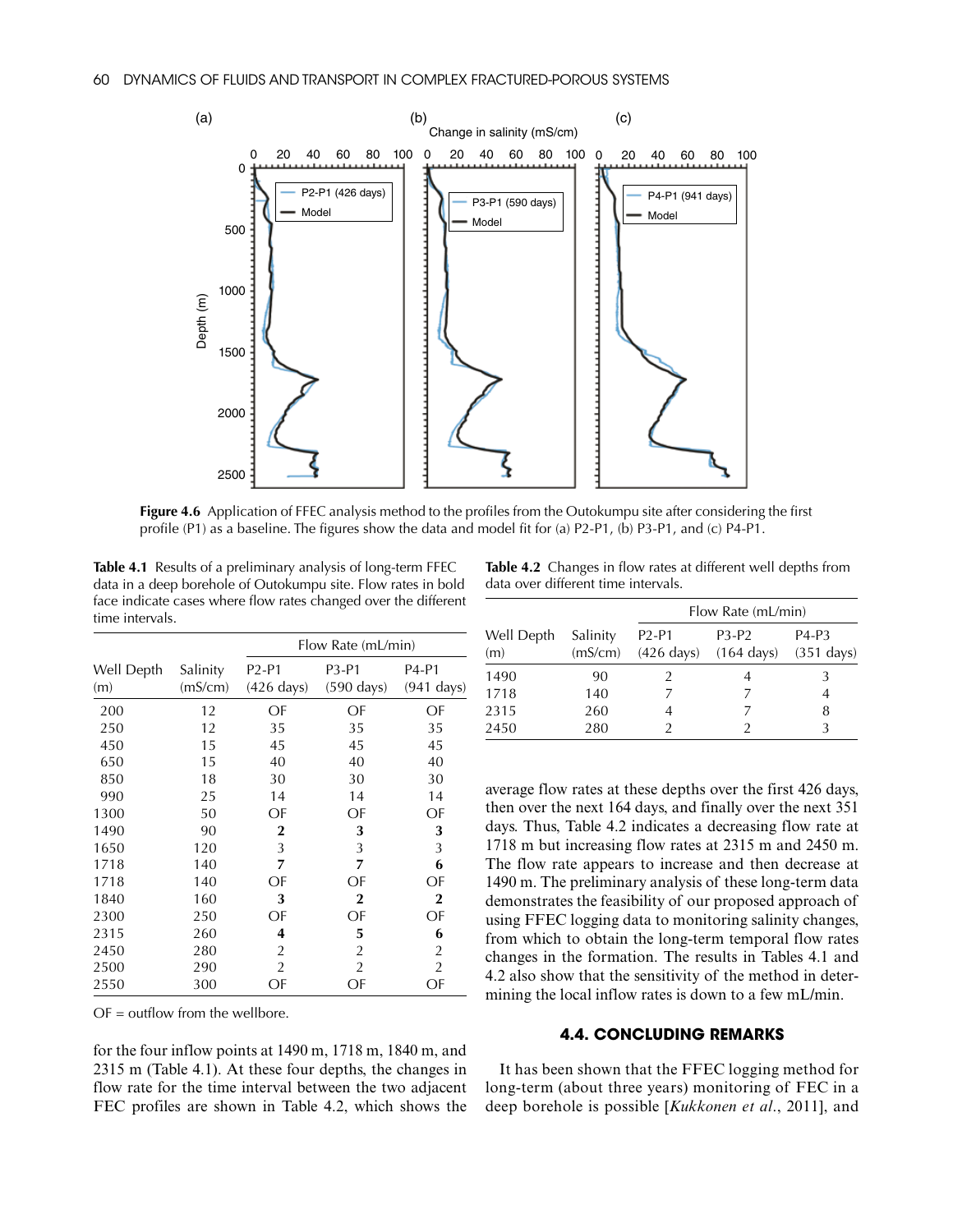that these data can be successfully analyzed using the FFEC analysis method. In this chapter, a modified FFEC logging procedure is suggested for passive, longterm monitoring of the flows of formation water across the well through different transmissive layers and their temporal changes over a long time period. The modified procedure may be summarized as follows. (1) A series of electrical conductivity probes can be attached onto an injection tubing and installed in a monitoring well. (2) A data scanner connecting all the probes can be placed just above the series of probes to collect data from the probes in series. (3) The scanner would transmit data to a surface data logger at any time as demanded by a signal from the surface. (4) At a monitoring time  $t_m$  (which could be months or years), the borehole water is replaced by simultaneous injection to well bottom and pumping at well top at the same rate. (5) The display and analysis of data can be performed at selected times after wellbore water replacement, at t<sub>m</sub> +  $\Delta t$ , t<sub>m</sub> + 2 $\Delta t$ , t<sub>m</sub> + 3 $\Delta t$ , etc., where ∆t can be minutes or hours. (6) Finally, the profiles obtained from these collected data can be analyzed using our model. The results and sensitivity analyses presented in this chapter show that the amount of formation water entering into the monitoring well during the monitoring period, in a log‐log plot, increases linearly with time if there are no temporal flow rate changes. Changes in "regional" water flow during this period can also be monitored by analyzing the deviation from linearity of the log‐log plot. The appropriate range of flow rates that can be monitored is dependent on the wellbore diameter among other engineering parameters. Plans for testing and optimizing the proposed FFEC method for monitoring "regional" water flow rates are being developed for field validation for the large-scale  $SCO<sub>2</sub>$  injection to be conducted at the Heletz test site, during which the range of flow rates that can be monitored as a function of design parameters will be further studied.

## **ACKNOWLEDGMENTS**

We would like to acknowledge the funding from European Community's Seventh Framework Programme FP7/2007‐2013 under Grant Agreement No. 227286 (as part of MUSTANG project) for supporting this research. We would like to thank Dr. Ilmo T. Kukkonen, Geological Survey of Finland (currently at the University of Helsinki), for providing the well logging data used in Figure 4.5a in this chapter. The second and third authors would also like to express their appreciation to Paul A. Witherspoon, for his mentoring over many years and for his generous encouragement to new ideas.

# **REFERENCES**

- Ahonen, L., R. Kietäväinen, N. Kortelainen, I. T. Kukkonen, A. Pullinen, T. Toppi, M. Bomberg, M. Itävaara, A. Nousiainen, M. Nyyssönen, and M. Oster, M. (2011), Hydrological characteristics of the Outokumpu deep drill hole, in I. T. Kukkonen (ed.), *Outokumpu Deep Drilling Project*, Special Paper *51*, 151–168.
- Beckman, E. J. (2004), Supercritical and near-critical CO2 in green chemical synthesis and processing, *J.Supercritical Fluids*, *28*, 121–191.
- Brainerd, R. J., and G. A. Robbins (2004), A tracer dilution method for fracture characterization in bedrock wells, *Ground Water*, *42*, 774–780.
- Colina, C. M., C. G. Olivera‐Fuentes, F. R. Siperstein, M. Lisal, and K. E. Gubbins (2003), Thermal properties of supercritical carbon dioxide by Monte Carlo simulations, *Molecular Simulation*, *29*, 405–412.
- Doughty, C., S. Takeuchi, K. Amano, M. Shimo, and C. F. Tsang (2005), Application of multi‐rate flowing fluid electric conductivity logging method to Well DH‐2, Tono Site, Japan, *Water Resour. Res.*, *41*, W10401, doi:10.1029/2004WR003708.
- Doughty, C., and C. F. Tsang (2005), Signatures in flowing fluid electric conductivity logs, *J. Hydrol.*, *310*, 157–180.
- Doughty, C., C. F. Tsang, K. Hatanaka, S. Yabuuchi, and H. Kurikami (2008), Application of direct‐fitting, mass integral, and multirate methods to analysis of flowing fluid electric conductivity logs from Horonobe, Japan, *Water Resour. Res.*, *44*, W08403, doi:10.1029/2007WR006441.
- Doughty, C., C. F. Tsang, S. Yabuuchi, and T. Kunimaru (2013), Flowing fluid electric conductivity logging for a deep artesian well in fractured rock with regional flow, *J. Hydrol*., *482*, 1–13.
- Drost, W., D. Klotz, A. Koch, H. Moser, F. Neumaier, and W. Rauert (1968), Point dilution methods of investigating ground water flow by means of radioisotopes, *Water Resour. Res.*, *4,* 125–146.
- Freifeld, B. M ., S. Finsterle, T. C. Onstott, P. Toole, and L. M. Pratt, (2008), Ground surface temperature reconstructions: Using in situ estimates for thermal conductivity acquired with a fiber-optic distributed thermal perturbation sensor, *Geophys. Res. Lett., 35*, L14309, doi:10.1029/2008GL034762.
- Jardani, A., A. Revil, and J. J. Dupont (2013), Stochastic joint inversion of hydrogeophysical data for salt tracer test monitoring and hydraulic conductivity imaging, *Adv. Water Resour.*, *52*, 62–77.
- Keys, W. S. (1986), Analysis of geophysical logs of water wells with a microcomputer, *Ground Water*, *24*, 750–760.
- Kukkonen, I. T., V. Rath, L. Kivekäs, J. Safanda, and V. Cermak (2011), Geothermal studies of the Outokumpu deep drill hole, Finland: Vertical variation in heat flow and palaeoclimatic implications, *Physics of the Earth and Planetary Interiors*, *188*, 9–25.
- Mendoza, A., C. Torres‐Verdin, and B. Preeg (2010), Linear iterative refinement method for the rapid simulation of borehole nuclear measurements: Part I. Vertical wells, *Geophysics*, *75*, E9–E29.
- Molz, F. J., R. H. Morin, A. E. Hess, J. G. Melville, and O. Guven (1989), The impeller meter for measuring aquifer permeability